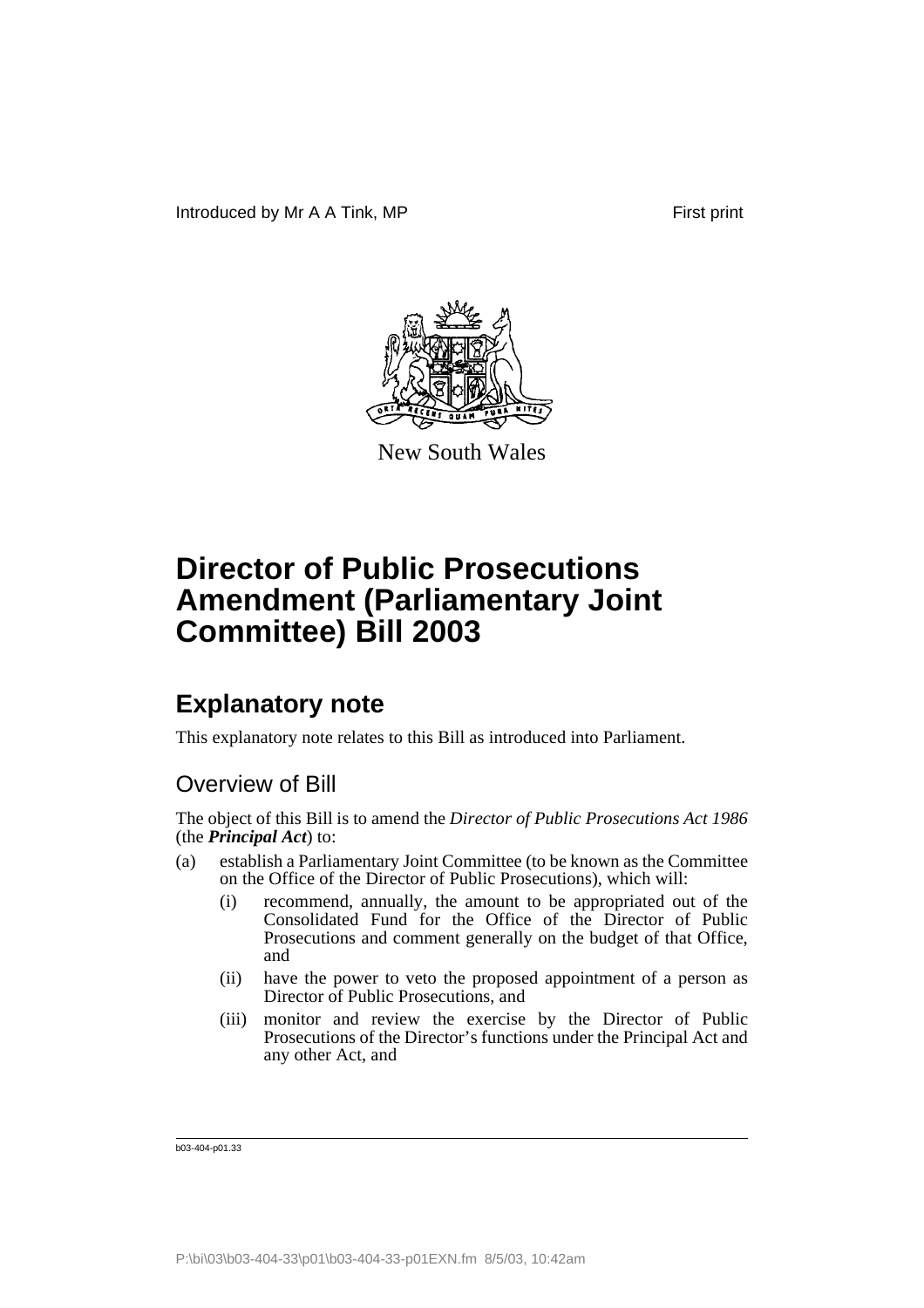Explanatory note

(b) limit the term of office of future Directors of Public Prosecutions to 7 years.

The monitoring and review functions of the proposed Joint Committee will not extend to recommending that the Director of Public Prosecutions make a decision that relates to the institution or cessation of prosecutions or proceedings in a particular case, or to reconsidering any such decision.

The powers, functions (other than the functions of recommending appropriations out of the Consolidated Fund, commenting on budget and requesting explanations of the reasons for certain decisions) and procedures of the proposed Joint Committee are similar to those of existing Joint Committees under the *Ombudsman Act 1974*, the *Independent Commission Against Corruption Act 1988* and the *Health Care Complaints Act 1993*.

The Bill also makes consequential amendments to the *Ombudsman Act 1974*.

### Outline of provisions

**Clause 1** sets out the name (also called the short title) of the proposed Act.

**Clause 2** provides for the proposed Act to commence on assent.

**Clause 3** is a formal provision that gives effect to the amendments to the *Director of Public Prosecutions Act 1986* set out in Schedule 1.

**Clause 4** is a formal provision giving effect to the amendments to the *Ombudsman Act 1974* set out in Schedule 2.

#### **Schedule 1 Amendment of Director of Public Prosecutions Act 1986**

**Schedule 1 [4]** inserts a new Part (Part 4A Parliamentary Joint Committee), consisting of proposed sections 30A–30M, into the *Director of Public Prosecutions Act 1986*.

Proposed section 30A provides for the establishment of the Committee on the Office of the Director of Public Prosecutions as a Joint Committee of Parliament.

Proposed section 30B sets out the functions of the Joint Committee. These include the following:

(a) recommending the amounts of money to be appropriated annually from the Consolidated Fund to fund the operation of the Office of the Director of Public Prosecutions, and commenting generally on the budget of that Office,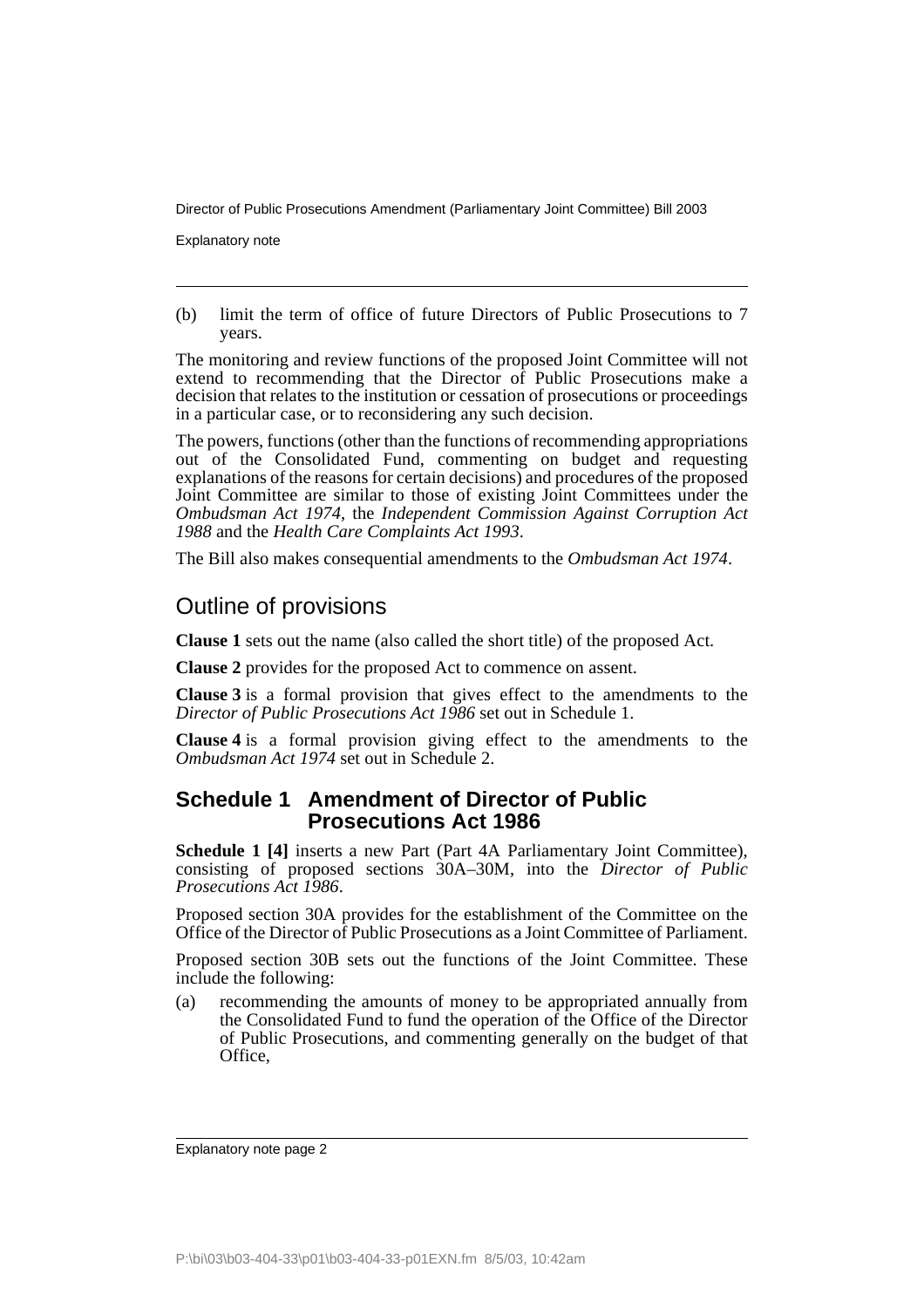Explanatory note

- (b) monitoring and reviewing the exercise by the Director of Public Prosecutions of his or her functions,
- (c) reporting to Parliament on such matters relating to the Director of Public Prosecutions as the Joint Committee considers should be brought to Parliament's attention,
- (d) examining annual and other reports of the Director of Public Prosecutions and reporting to Parliament on those reports,
- (e) reporting to Parliament any changes that the Joint Committee considers desirable to the functions, structures and procedures of the Office of the Director of Public Prosecutions,
- (f) inquiring into any question in connection with its own functions that is referred to it by Parliament, and reporting accordingly.

The functions outlined in paragraphs (b)–(f) above may be exercised in respect of matters that occurred before the establishment of the proposed Joint Committee. However, the Joint Committee will not extend to recommending that the Director of Public Prosecutions make a decision that relates to the institution or cessation of prosecutions or proceedings in a particular case, or to reconsider any such decision.

Proposed section 30C specifies the annual date by which the Joint Committee is to notify the Treasurer of the amount it recommends be appropriated from the Consolidated Fund to fund the Office of the Director of Public Prosecutions.

Proposed section 30D enables the Joint Committee to veto the proposed appointment of a person as Director of Public Prosecutions.

Proposed section 30E provides that the Joint Committee is to consist of 3 members of the Legislative Council (appointed by the Council) and 8 members of the Legislative Assembly (appointed by the Assembly).

Proposed section 30F specifies the circumstances in which a member of the Joint Committee ceases to hold office, and provides for the filling of any vacancies.

Proposed section 30G provides for a Chairperson and Vice-Chairperson of the Joint Committee.

Proposed section 30H sets out the procedure of the Joint Committee.

Proposed section 30I provides a mechanism by which the Joint Committee can report to Parliament when Parliament is not sitting.

Proposed section 30J enables the Joint Committee to send for persons, papers and records and requires the Joint Committee to take evidence in public (unless reasons of confidentiality dictate otherwise).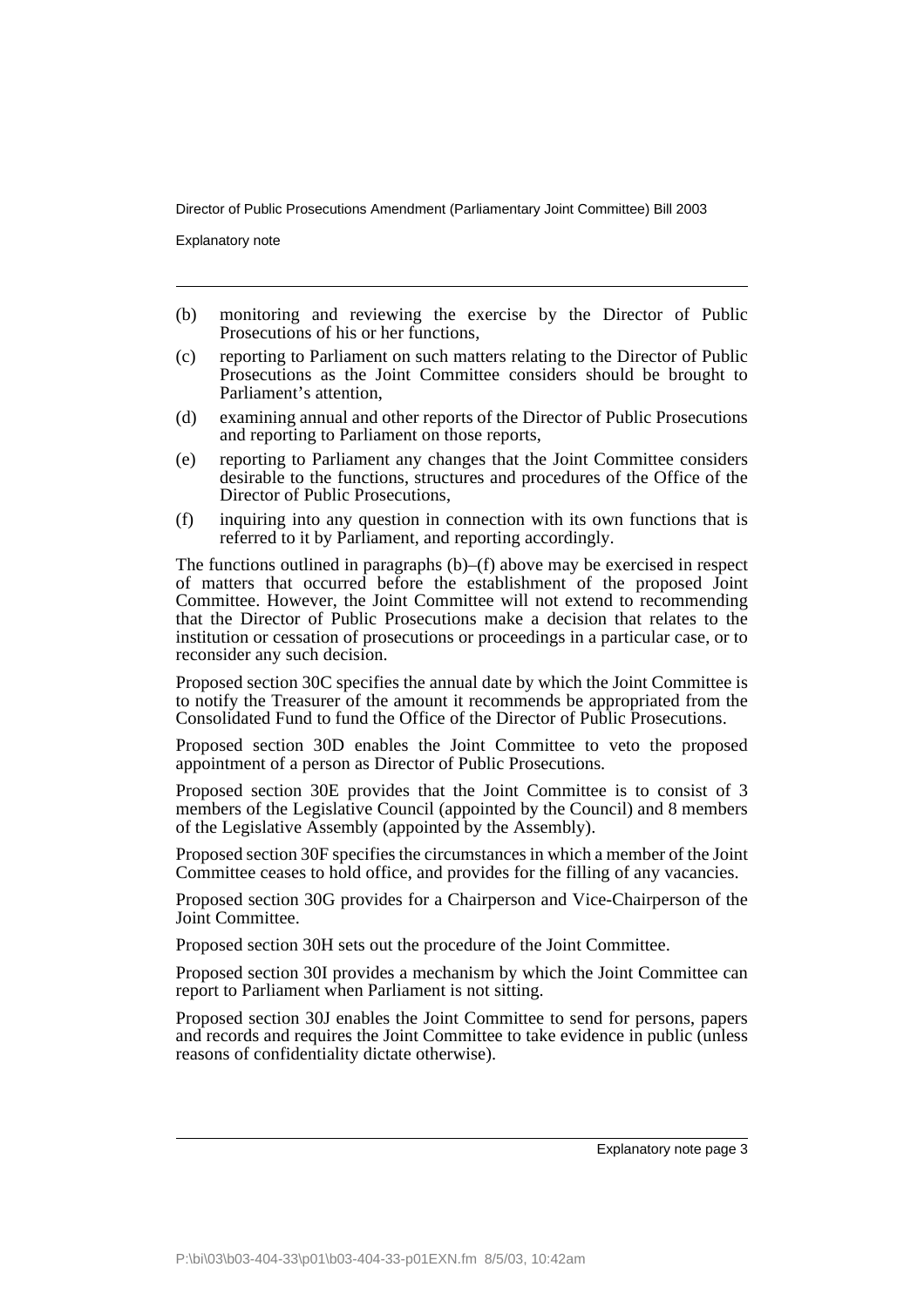Explanatory note

Proposed section 30K deals with confidentiality and sets out the circumstances in which evidence must be taken in private, documents produced to the Joint Committee must be treated as confidential and the members of the Joint Committee are prohibited from disclosing evidence or the contents of documents. (Matters relating to the proposed appointment of a person as Director of Public Prosecutions are confidential.)

Proposed section 30L specifies the way in which the Joint Committee is to be regarded for certain purposes (such as the purposes of the *Parliamentary Evidence Act 1901*).

Proposed section 30M makes it clear that acts and proceedings of the Joint Committee are valid despite any technical deficiency in the Joint Committee as constituted at the time of the act or proceeding.

**Schedule 1 [1] and [2]** make consequential amendments.

**Schedule 1 [5]** inserts a provision specifying the way in which proceedings for offences against the Act or regulations are to be dealt with.

**Schedule 1 [6]** amends Schedule 1 to the *Director of Public Prosecutions Act 1986* to provide that future Directors of Public Prosecutions are to be appointed for terms of 7 years and are not to be eligible for re-appointment. The term of the current Director of Public Prosecutions is not affected by the amendment. **Schedule 1 [3] and [7]** make consequential amendments.

#### **Schedule 2 Amendment of Ombudsman Act 1974**

**Schedule 2 [1]–[3]** makes consequential amendments to the *Ombudsman Act 1974*. At present, the power to veto the appointment of a person as Director of Public Prosecutions that the Bill proposes to confer on the new Joint Committee is exercised by the Committee on the Office of the Ombudsman and the Police Integrity Commission. Schedule 2 removes that power from the latter committee.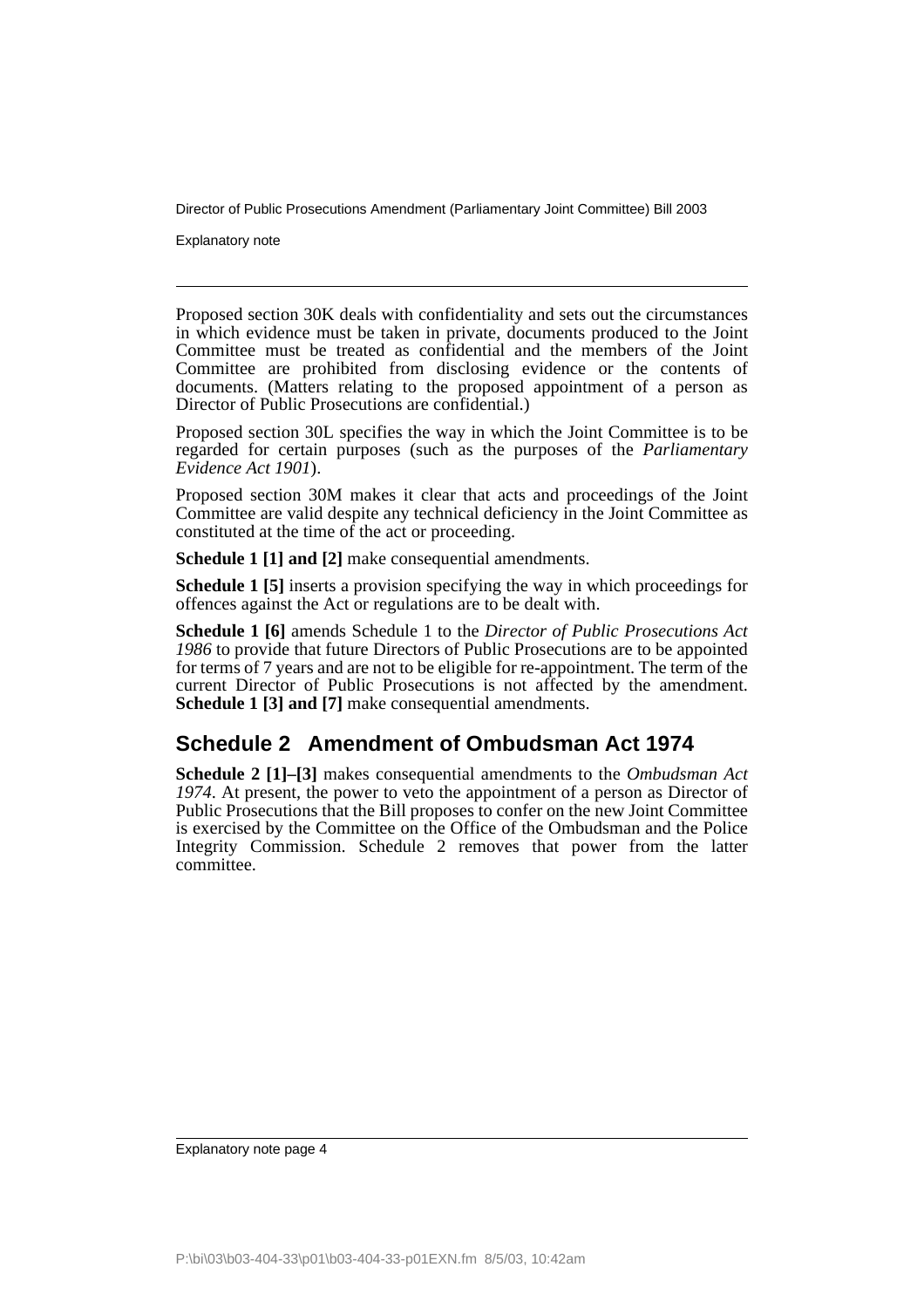Introduced by Mr A A Tink, MP First print



New South Wales

# **Director of Public Prosecutions Amendment (Parliamentary Joint Committee) Bill 2003**

## **Contents**

|                  |    |                                                                                          | Page |
|------------------|----|------------------------------------------------------------------------------------------|------|
|                  |    | Name of Act                                                                              |      |
|                  |    | Commencement                                                                             |      |
|                  |    | Amendment of Director of Public Prosecutions Act<br>1986 No 207                          |      |
|                  | 4  | Amendment of Ombudsman Act 1974 No 68                                                    |      |
| <b>Schedules</b> |    |                                                                                          |      |
|                  | 2. | Amendment of Director of Public Prosecutions Act 1986<br>Amendment of Ombudsman Act 1974 | 3    |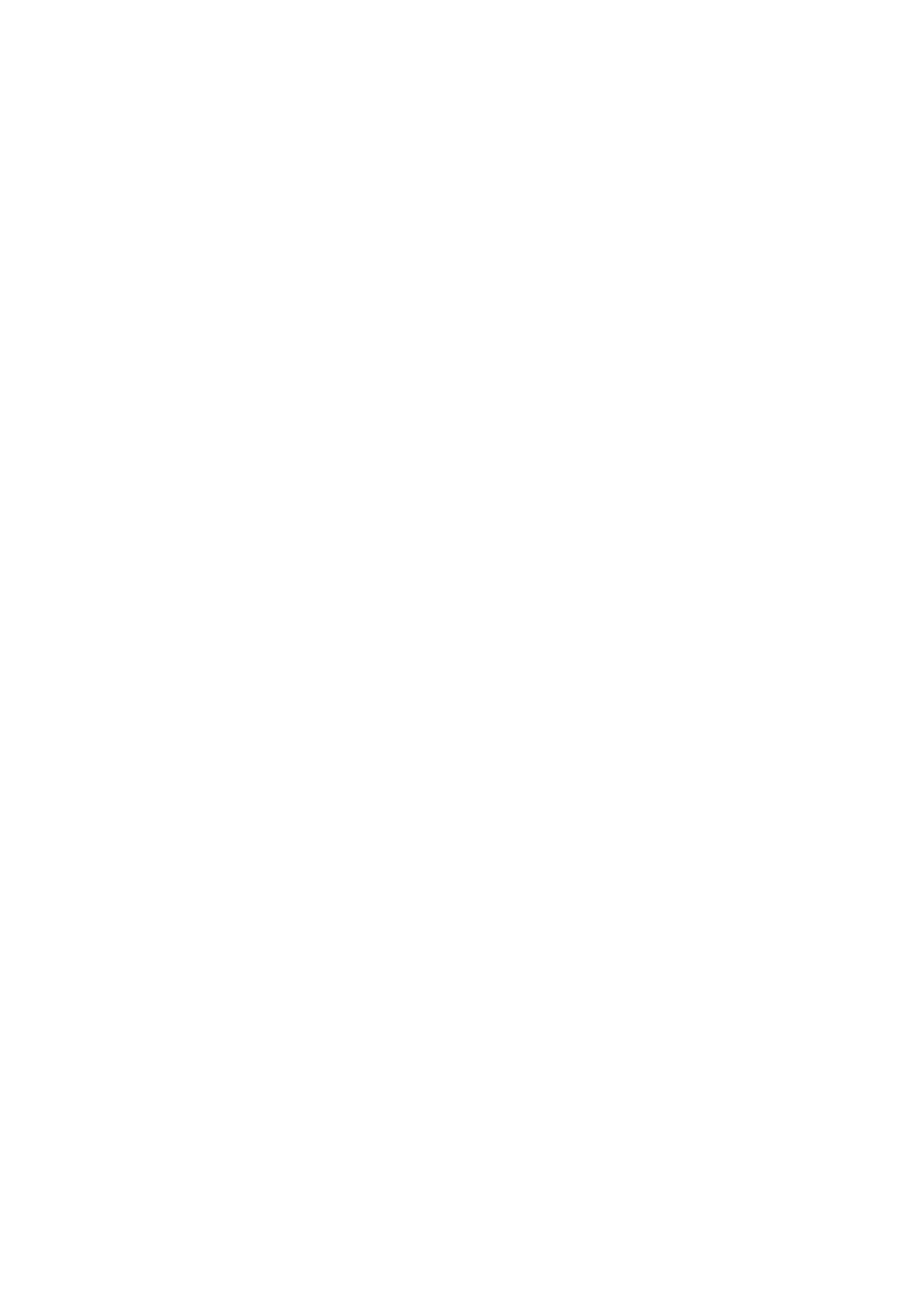

New South Wales

## **Director of Public Prosecutions Amendment (Parliamentary Joint Committee) Bill 2003**

No , 2003

#### **A Bill for**

An Act to amend the *Director of Public Prosecutions Act 1986* to establish a Parliamentary Joint Committee on the Office of the Director of Public Prosecutions and to limit the term of office of future Directors of Public Prosecutions; and to make consequential amendments to the *Ombudsman Act 1974*.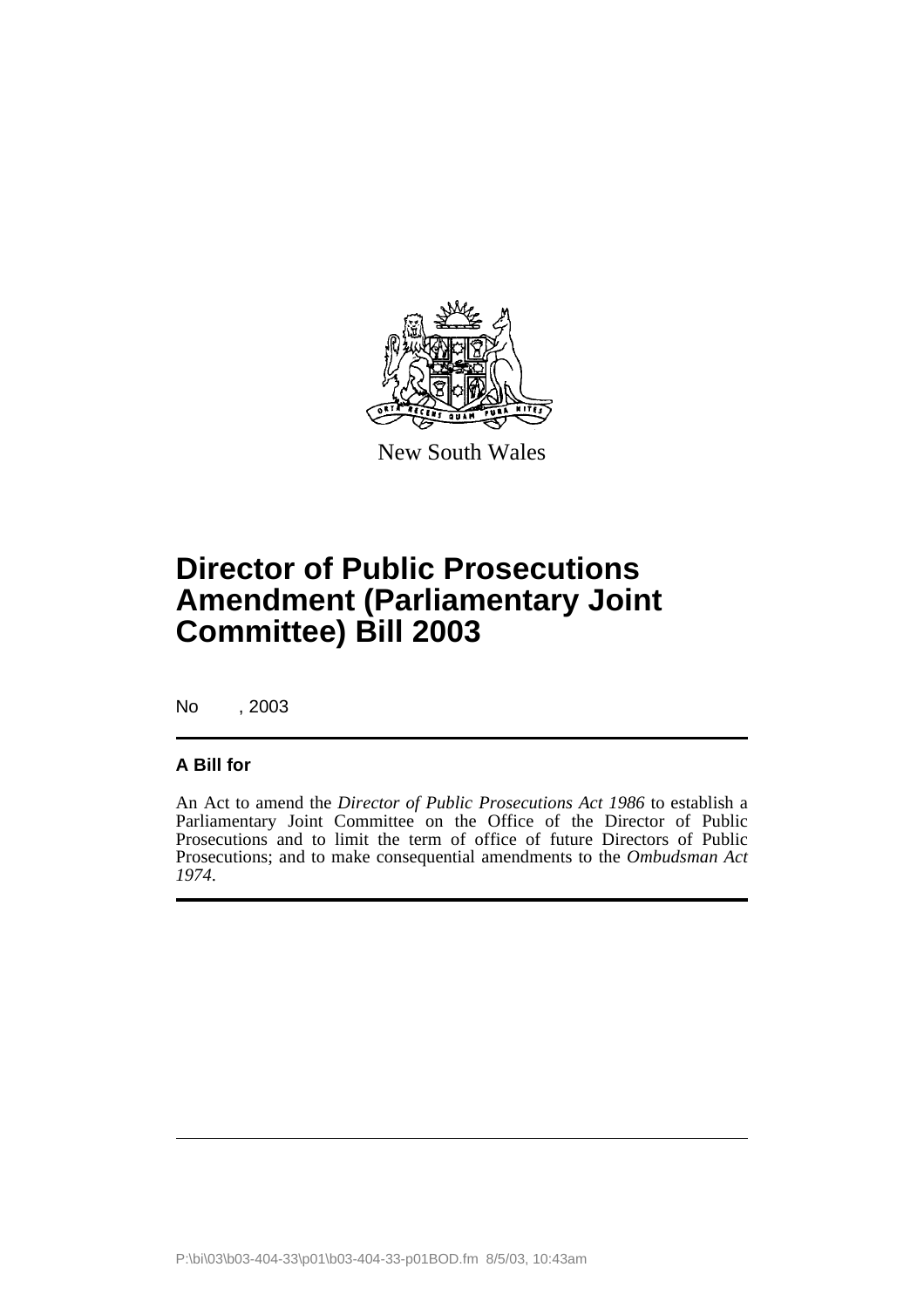<span id="page-7-3"></span><span id="page-7-2"></span><span id="page-7-1"></span><span id="page-7-0"></span>

|              | The Legislature of New South Wales enacts:                                                             |                |
|--------------|--------------------------------------------------------------------------------------------------------|----------------|
|              | Name of Act                                                                                            | $\overline{2}$ |
|              | This Act is the Director of Public Prosecutions Amendment<br>(Parliamentary Joint Committee) Act 2003. | 3<br>4         |
| $\mathbf{2}$ | <b>Commencement</b>                                                                                    | 5              |
|              | This Act commences on the date of assent.                                                              | 6              |
| 3            | Amendment of Director of Public Prosecutions Act 1986 No 207                                           | 7              |
|              | The Director of Public Prosecutions Act 1986 is amended as set out<br>in Schedule 1.                   | 8<br>9         |
| 4            | Amendment of Ombudsman Act 1974 No 68                                                                  | 10             |
|              | The <i>Ombudsman Act 1974</i> is amended as set out in Schedule 2.                                     | 11             |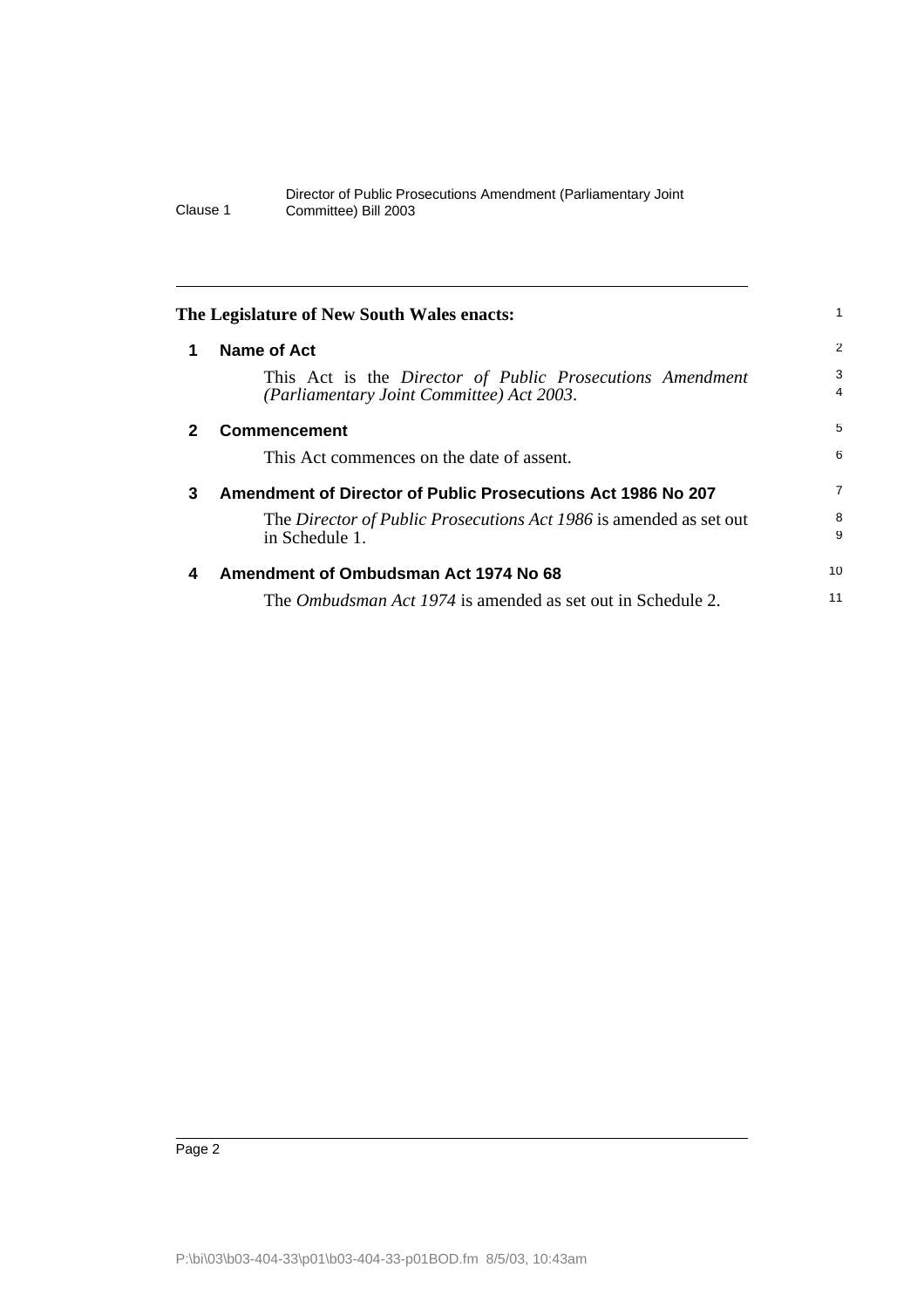Amendment of Director of Public Prosecutions Act 1986 Schedule 1

<span id="page-8-0"></span>

|       |                 | <b>Schedule 1 Amendment of Director of Public</b><br><b>Prosecutions Act 1986</b>                                                                                                                                                                                                            | $\mathbf{1}$<br>$\overline{2}$<br>3 |
|-------|-----------------|----------------------------------------------------------------------------------------------------------------------------------------------------------------------------------------------------------------------------------------------------------------------------------------------|-------------------------------------|
|       |                 | (Section 3)                                                                                                                                                                                                                                                                                  |                                     |
| [1]   |                 | <b>Section 3 Definitions</b>                                                                                                                                                                                                                                                                 | 4                                   |
|       |                 | Insert in alphabetical order in section $3(1)$ :                                                                                                                                                                                                                                             | 5                                   |
|       |                 | <b>Joint Committee</b> means the Joint Committee called the<br>Committee on the Office of the Director of Public<br>Prosecutions constituted under Part 4A.                                                                                                                                  | 6<br>$\overline{7}$<br>8            |
| [2]   |                 | Section 4A Veto of proposed appointment of Director                                                                                                                                                                                                                                          | 9                                   |
|       |                 | Omit "Committee on the Office of the Ombudsman under section 31BA<br>of the <i>Ombudsman Act 1974</i> " from section 4A (1) (a).                                                                                                                                                             | 10 <sup>1</sup><br>11               |
|       |                 | Insert instead "Joint Committee under section 30D".                                                                                                                                                                                                                                          | 12                                  |
| $[3]$ |                 | Section 4A (3)                                                                                                                                                                                                                                                                               | 13                                  |
|       |                 | Omit the subsection.                                                                                                                                                                                                                                                                         | 14                                  |
| [4]   | Part 4A         |                                                                                                                                                                                                                                                                                              | 15                                  |
|       |                 | Insert after section 30:                                                                                                                                                                                                                                                                     | 16                                  |
|       | Part 4A         | <b>Parliamentary Joint Committee</b>                                                                                                                                                                                                                                                         | 17                                  |
|       | 30A             | <b>Constitution of Joint Committee</b>                                                                                                                                                                                                                                                       | 18                                  |
|       |                 | As soon as practicable after the commencement of this Part<br>and the commencement of the first session of each<br>Parliament, a joint committee of members of Parliament, to be<br>known as the Committee on the Office of the Director of<br>Public Prosecutions, is to be appointed.      | 19<br>20<br>21<br>22<br>23          |
|       | 30 <sub>B</sub> | <b>Functions of Joint Committee</b>                                                                                                                                                                                                                                                          | 24                                  |
|       |                 | The functions of the Joint Committee are as follows:<br>(1)                                                                                                                                                                                                                                  | 25                                  |
|       |                 | to recommend the sums to be appropriated out of the<br>(a)<br>Consolidated Fund for the recurrent services and the<br>capital works and services of the Office of the Director<br>in respect of each financial year of that Office, and to<br>comment generally on the budget of the Office, | 26<br>27<br>28<br>29<br>30          |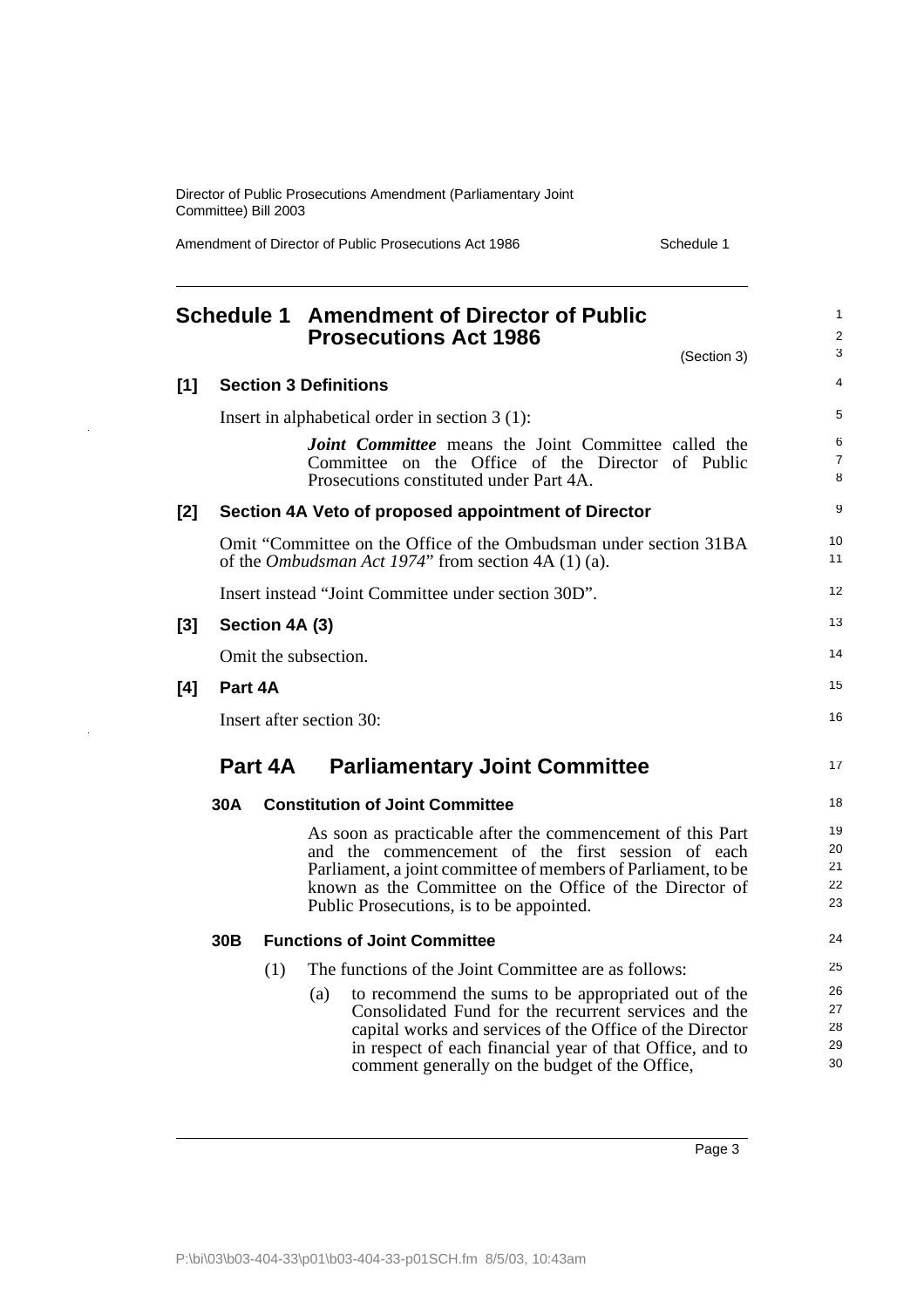Schedule 1 Amendment of Director of Public Prosecutions Act 1986

| (b) | to monitor and to review the exercise by the Director of   |
|-----|------------------------------------------------------------|
|     | the functions of the Director under this or any other Act, |

- (c) to report to both Houses of Parliament, with such comments as it thinks fit, on any matter appertaining to the Director or connected with the exercise of the functions of the Director to which, in the opinion of the Joint Committee, the attention of Parliament should be directed,
- (d) to examine each annual and other report made by the Director, and presented to Parliament, under this or any other Act and to report to both Houses of Parliament on any matter appearing in, or arising out of, any such report,
- (e) to report to both Houses of Parliament any change that the Joint Committee considers desirable to the functions, structures and procedures of the Office of the Director,
- (f) to inquire into any question in connection with the Joint Committee's functions that is referred to it by both Houses of Parliament, and to report to both Houses on that question.
- (2) Nothing in this Part authorises the Joint Committee to recommend that a decision be made, or to reconsider a decision:
	- (a) to institute or not to institute a prosecution or proceeding, or
	- (b) to direct that no further proceedings be taken,

in a particular case.

(3) The functions of the Joint Committee (other than the function referred to in subsection (1) (a)) may be exercised in respect of matters occurring before or after the commencement of this section.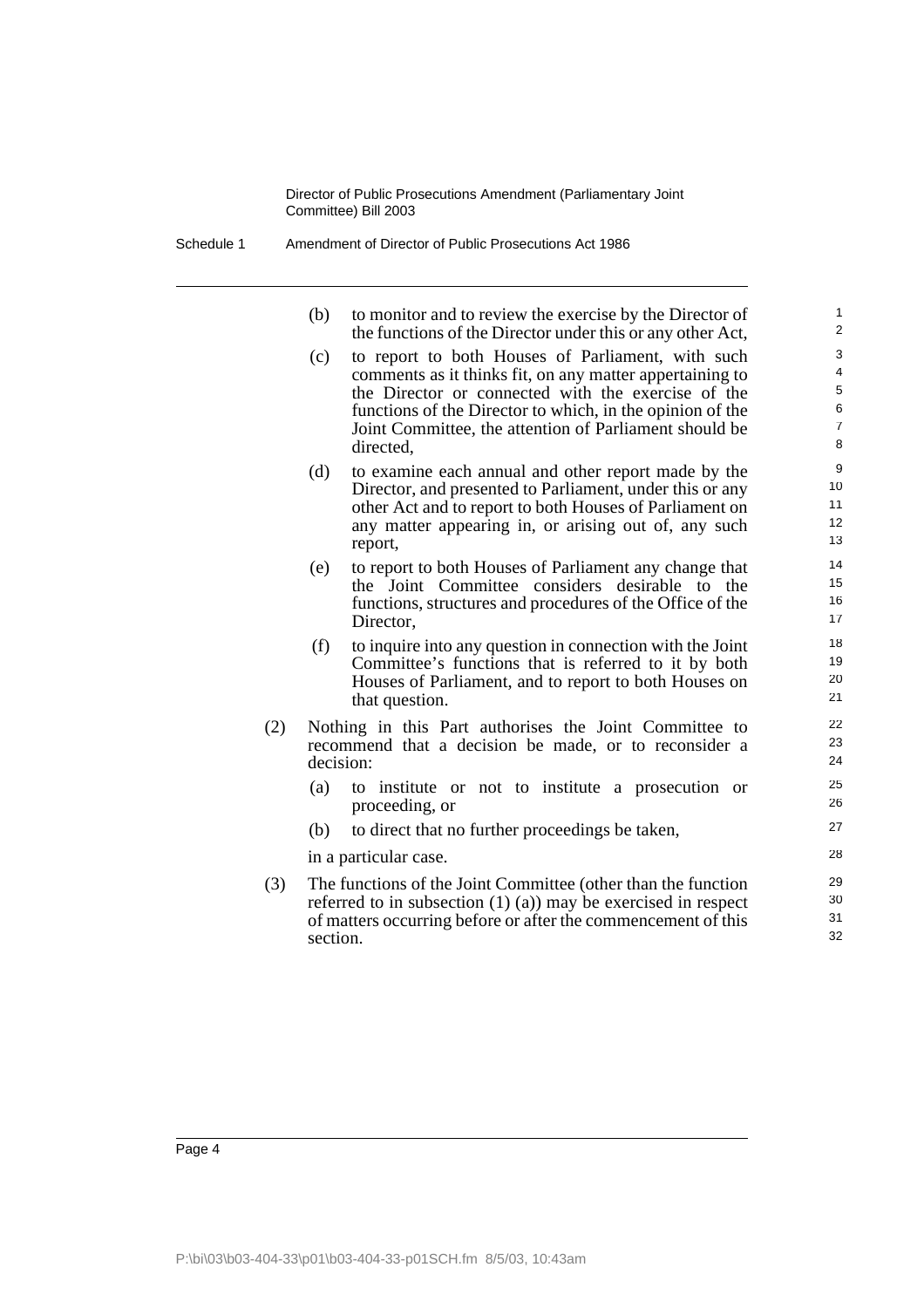Amendment of Director of Public Prosecutions Act 1986 Schedule 1

#### **30C Joint Committee to notify Treasurer of sums recommended for appropriation** The Joint Committee is to notify the Treasurer in writing of the sums recommended under section 30B (1) (a). The notification is to be given no later than 5 months before the beginning of the financial year of the Office of the Director to which the recommendation relates. **30D Power to veto proposed appointment of Director** (1) The Minister is to refer a proposal to appoint a person as Director to the Joint Committee and the Committee is empowered to veto the proposed appointment as provided by this section. The Minister may withdraw a referral at any time. (2) The Joint Committee has 14 days after the proposed appointment is referred to it to veto the proposal and has a further 30 days (after the initial 14 days) to veto the proposal if it notifies the Minister within that 14 days that it requires more time to consider the matter. (3) The Joint Committee is to notify the Minister, within the time that it has to veto a proposed appointment, whether or not it vetoes it. (4) A referral or notification under this section is to be in writing. **30E Membership** (1) The Joint Committee is to consist of 11 members, of whom: (a) 3 are to be members of, and appointed by, the Legislative Council, and (b) 8 are to be members of, and appointed by, the Legislative Assembly. (2) The appointment of members of the Joint Committee is, as far as practicable, to be in accordance with the practice of Parliament with reference to the appointment of members to serve on joint committees of both Houses of Parliament. (3) A person is not eligible for appointment as a member of the Joint Committee if the person is a Minister of the Crown or a Parliamentary Secretary. 1  $\overline{2}$  $\overline{3}$ 4 5 6 7 8 9 10 11 12 13 14 15 16 17 18 19 20 21 22 23 24 25 26 27 28 29 30 31 32 33 34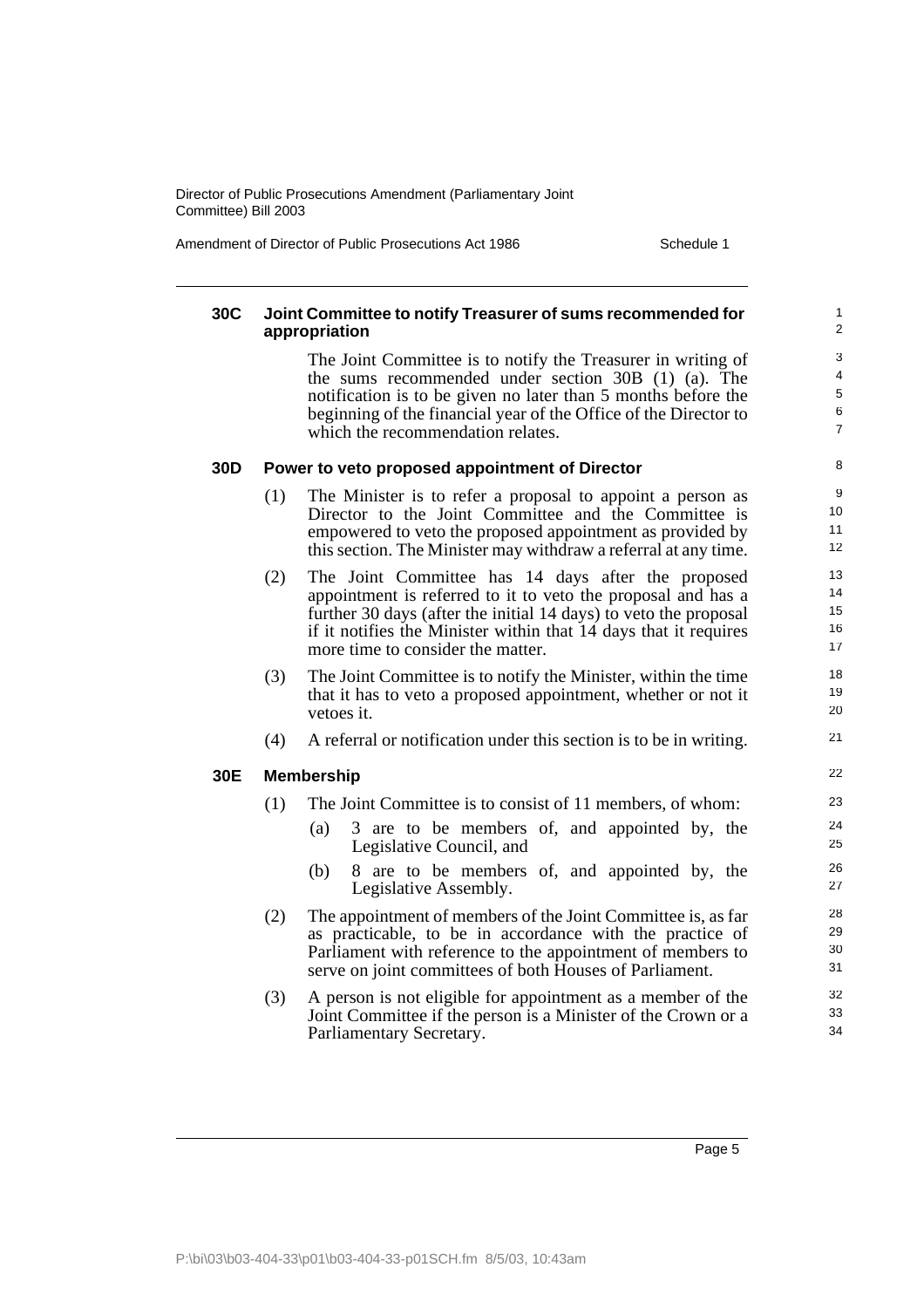| Schedule 1 | Amendment of Director of Public Prosecutions Act 1986 |
|------------|-------------------------------------------------------|
|------------|-------------------------------------------------------|

|     | <b>Vacancies</b> |                                                                                                                                                                                     | $\mathbf{1}$         |
|-----|------------------|-------------------------------------------------------------------------------------------------------------------------------------------------------------------------------------|----------------------|
|     | (1)              | A member of the Joint Committee ceases to hold office:                                                                                                                              | $\overline{2}$       |
|     | (a)              | when the Legislative Assembly is dissolved or expires<br>by the effluxion of time, or                                                                                               | 3<br>4               |
|     | (b)              | if the member becomes a Minister of the Crown or a<br>Parliamentary Secretary, or                                                                                                   | 5<br>6               |
|     | (c)              | if a member ceases to be a member of the Legislative<br>Council or Legislative Assembly, or                                                                                         | $\overline{7}$<br>8  |
|     | (d)              | if, being a member of the Legislative Council, the<br>member resigns the office by instrument in writing<br>addressed to the President of the Legislative Council, or               | 9<br>10<br>11        |
|     | (e)              | if, being a member of the Legislative Assembly, the<br>member resigns the office by instrument in writing<br>addressed to the Speaker of the Legislative Assembly,<br><sub>or</sub> | 12<br>13<br>14<br>15 |
|     | (f)              | if the member is discharged from office by the House of<br>Parliament to which the member belongs.                                                                                  | 16<br>17             |
|     | (2)              | Either House of Parliament may appoint one of its members<br>to fill a vacancy among the members of the Joint Committee<br>appointed by that House.                                 | 18<br>19<br>20       |
| 30G |                  | <b>Chairperson and Vice-Chairperson</b>                                                                                                                                             | 21                   |
|     | (1)              | There is to be a Chairperson and a Vice-Chairperson of the                                                                                                                          | 22                   |
|     |                  | Joint Committee, who are to be elected by and from the<br>members of the Joint Committee.                                                                                           | 23<br>24             |
|     | (2)              | A member of the Joint Committee ceases to hold office as<br>Chairperson or Vice-Chairperson of the Joint Committee if:                                                              | 25<br>26             |
|     | (a)              | the member ceases to be a member of the Committee, or                                                                                                                               |                      |
|     | (b)              | the member resigns the office by instrument in writing<br>presented to a meeting of the Committee, or                                                                               | 27<br>28<br>29       |
|     | (c)              | the member is discharged from office by the<br>Committee.                                                                                                                           | 30<br>31             |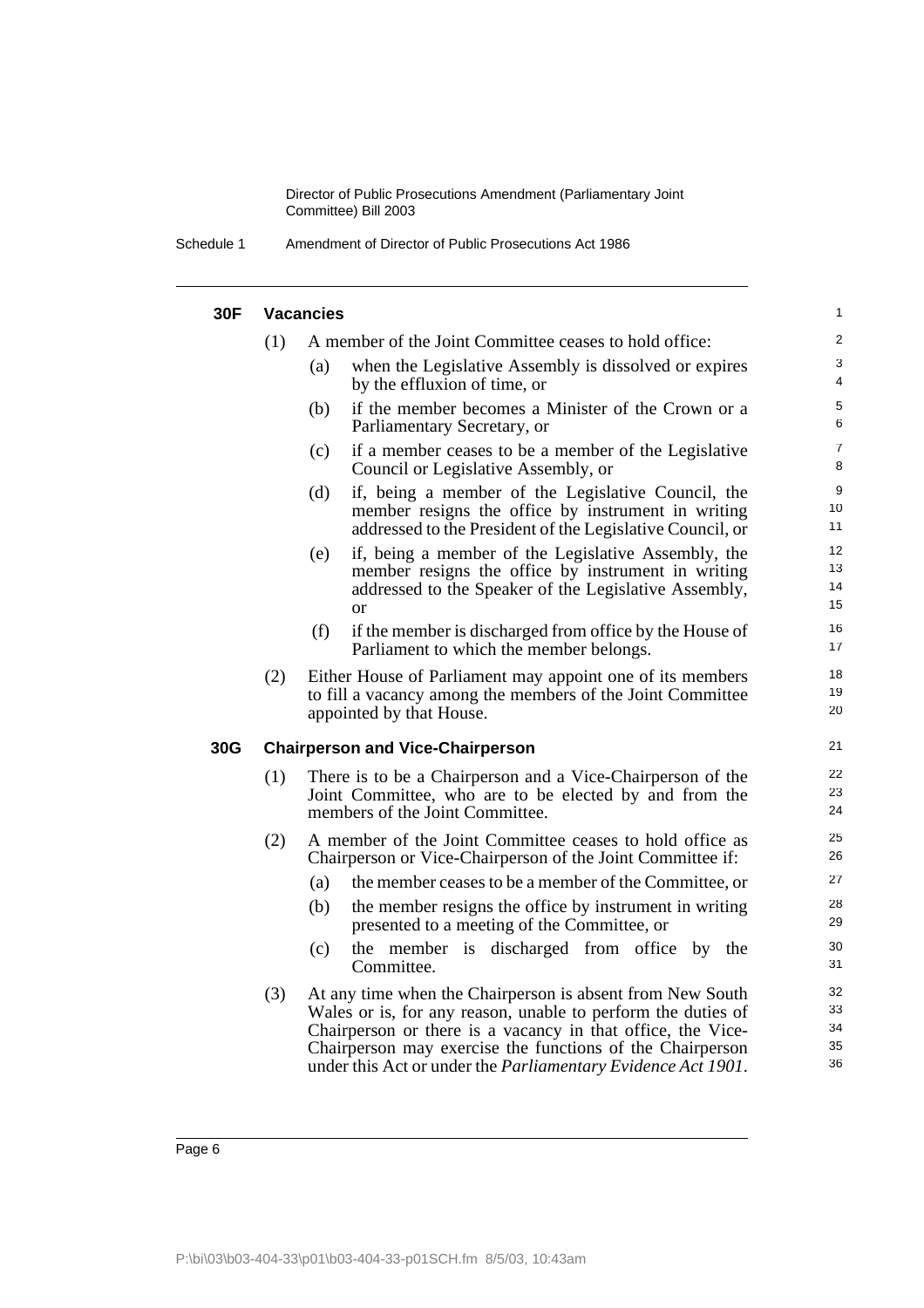Amendment of Director of Public Prosecutions Act 1986 Schedule 1

| 30H        |     | <b>Procedure</b>                                                                                                                                                                                                                                                                                      | $\mathbf{1}$                      |
|------------|-----|-------------------------------------------------------------------------------------------------------------------------------------------------------------------------------------------------------------------------------------------------------------------------------------------------------|-----------------------------------|
|            | (1) | The procedure for the calling of meetings of the Joint<br>Committee and for the conduct of business at those meetings<br>is, subject to this Act, to be as determined by the Committee.                                                                                                               | 2<br>3<br>$\overline{\mathbf{4}}$ |
|            | (2) | The Clerk of the Legislative Assembly is to call the first<br>meeting of the Joint Committee in each Parliament in such<br>manner as the Clerk thinks fit.                                                                                                                                            | 5<br>6<br>$\overline{7}$          |
|            | (3) | At a meeting of the Joint Committee, 6 members constitute a<br>quorum, but the Committee must meet as a joint committee at<br>all times.                                                                                                                                                              | 8<br>9<br>10                      |
|            | (4) | The Chairperson or, in the absence of the Chairperson, the<br>Vice-Chairperson (or, in the absence of both the Chairperson<br>and the Vice-Chairperson, a member of the Joint Committee<br>elected to chair the meeting by the members present) is to<br>preside at a meeting of the Joint Committee. | 11<br>12<br>13<br>14<br>15        |
|            | (5) | The Vice-Chairperson or other member presiding at a meeting<br>of the Joint Committee has, in relation to the meeting, all the<br>functions of the Chairperson.                                                                                                                                       | 16<br>17<br>18                    |
|            | (6) | The Chairperson, Vice-Chairperson or other member<br>presiding at a meeting of the Joint Committee has a<br>deliberative vote and, in the event of an equality of votes, also<br>has a casting vote.                                                                                                  | 19<br>20<br>21<br>22              |
|            | (7) | A question arising at a meeting of the Joint Committee is to<br>be determined by a majority of the votes of the members<br>present and voting.                                                                                                                                                        | 23<br>24<br>25                    |
|            | (8) | The Joint Committee may sit and transact business despite<br>any prorogation of the Houses of Parliament or any<br>adjournment of either House of Parliament.                                                                                                                                         | 26<br>27<br>28                    |
|            | (9) | The Joint Committee may sit and transact business on a sitting<br>day of a House of Parliament during the time of sitting.                                                                                                                                                                            | 29<br>30                          |
| <b>301</b> |     | <b>Reporting when Parliament not in session</b>                                                                                                                                                                                                                                                       | 31                                |
|            | (1) | If a House of Parliament is not sitting when the Joint<br>Committee seeks to furnish a report to it, the Committee may<br>present copies of the report to the Clerk of the House.                                                                                                                     | 32<br>33<br>34                    |
|            |     |                                                                                                                                                                                                                                                                                                       |                                   |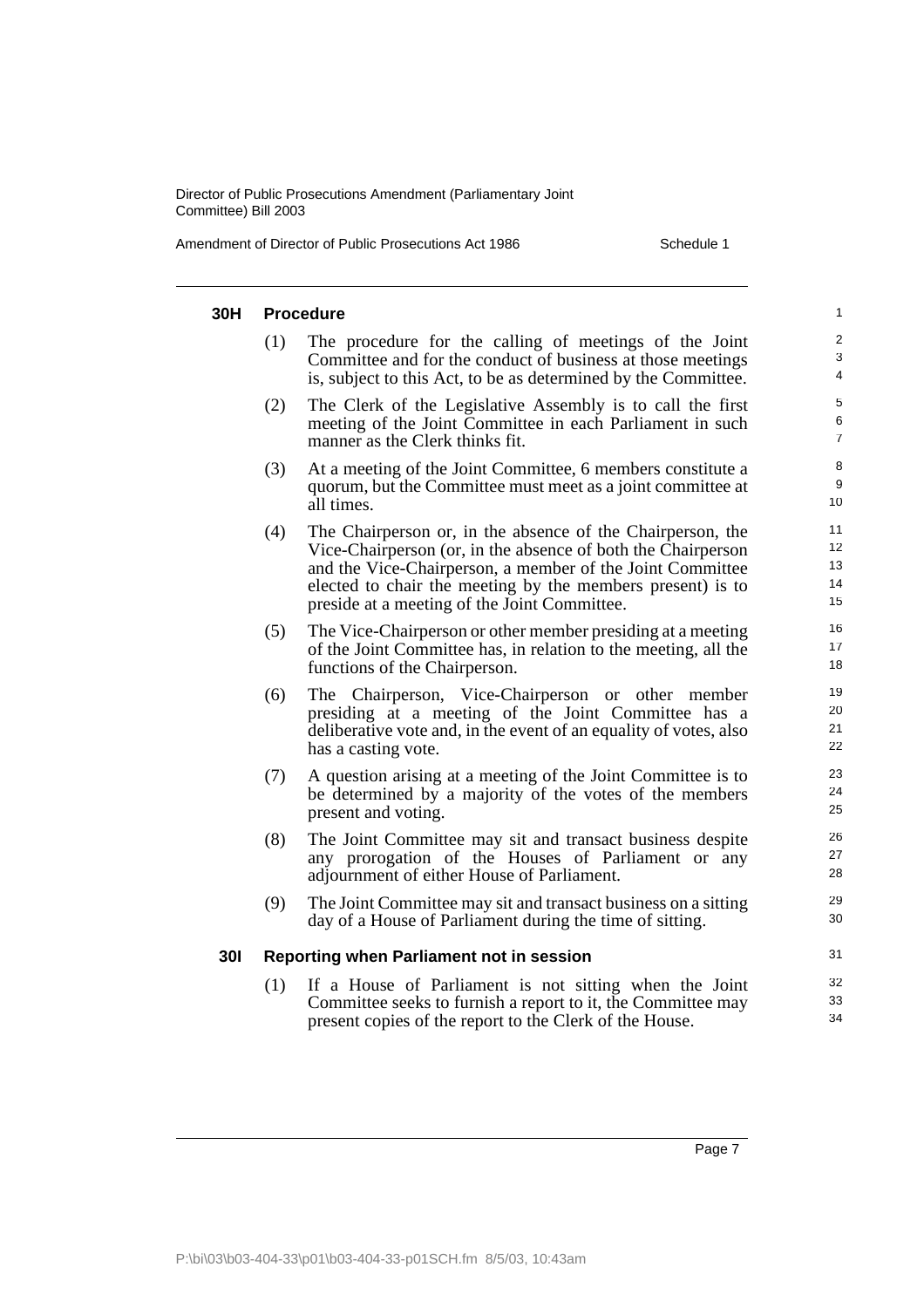| Schedule 1 | Amendment of Director of Public Prosecutions Act 1986 |
|------------|-------------------------------------------------------|
|------------|-------------------------------------------------------|

|            | (2) |                 | The report:                                                                                                                                                                                                                                                                                                                                                         | 1                                |
|------------|-----|-----------------|---------------------------------------------------------------------------------------------------------------------------------------------------------------------------------------------------------------------------------------------------------------------------------------------------------------------------------------------------------------------|----------------------------------|
|            |     | (a)             | on presentation and for all purposes is taken to have<br>been laid before the House, and                                                                                                                                                                                                                                                                            | $\overline{\mathbf{c}}$<br>3     |
|            |     | (b)             | may be printed by authority of the Clerk, and                                                                                                                                                                                                                                                                                                                       | 4                                |
|            |     | (c)             | if printed by authority of the Clerk, is for all purposes<br>taken to be a document published by or under the<br>authority of the House, and                                                                                                                                                                                                                        | 5<br>6<br>7                      |
|            |     | (d)             | is to be recorded in the Minutes, or Votes and<br>Proceedings, of the House on the first sitting day of the<br>House after receipt of the report by the Clerk.                                                                                                                                                                                                      | 8<br>9<br>10                     |
| <b>30J</b> |     | <b>Evidence</b> |                                                                                                                                                                                                                                                                                                                                                                     | 11                               |
|            | (1) |                 | The Joint Committee has power to send for persons, papers<br>and records.                                                                                                                                                                                                                                                                                           | 12<br>13                         |
|            | (2) |                 | Without limiting subsection (1), the Joint Committee may<br>require the Director or a Deputy Director to furnish the<br>Committee (in person or in writing, or both in person and in<br>writing, as the Committee directs) with the reasons for:                                                                                                                    | 14<br>15<br>16<br>17             |
|            |     | (a)             | a decision not to institute a prosecution or proceeding,<br><sub>or</sub>                                                                                                                                                                                                                                                                                           | 18<br>19                         |
|            |     | (b)             | a determination that no bill of indictment be found, or                                                                                                                                                                                                                                                                                                             | 20                               |
|            |     | (c)             | a direction that no further proceedings be taken, or                                                                                                                                                                                                                                                                                                                | 21                               |
|            |     | (d)             | a decision not to institute an appeal,                                                                                                                                                                                                                                                                                                                              | 22                               |
|            |     |                 | in a particular case.                                                                                                                                                                                                                                                                                                                                               | 23                               |
|            | (3) |                 | Subject to section 30K, the Joint Committee must take all<br>evidence in public.                                                                                                                                                                                                                                                                                    | 24<br>25                         |
|            | (4) |                 | If the Joint Committee as constituted at any time has taken<br>evidence in relation to a matter but the Committee as so<br>constituted has ceased to exist before reporting on the matter,<br>the Committee as constituted at any subsequent time, whether<br>during the same or another Parliament, may consider that<br>evidence as if it had taken the evidence. | 26<br>27<br>28<br>29<br>30<br>31 |
|            | (5) |                 | The production of documents to the Joint Committee is to be.<br>in accordance with the practice of the Legislative Assembly<br>with respect to the production of documents to select<br>committees of the Legislative Assembly.                                                                                                                                     | 32<br>33<br>34<br>35             |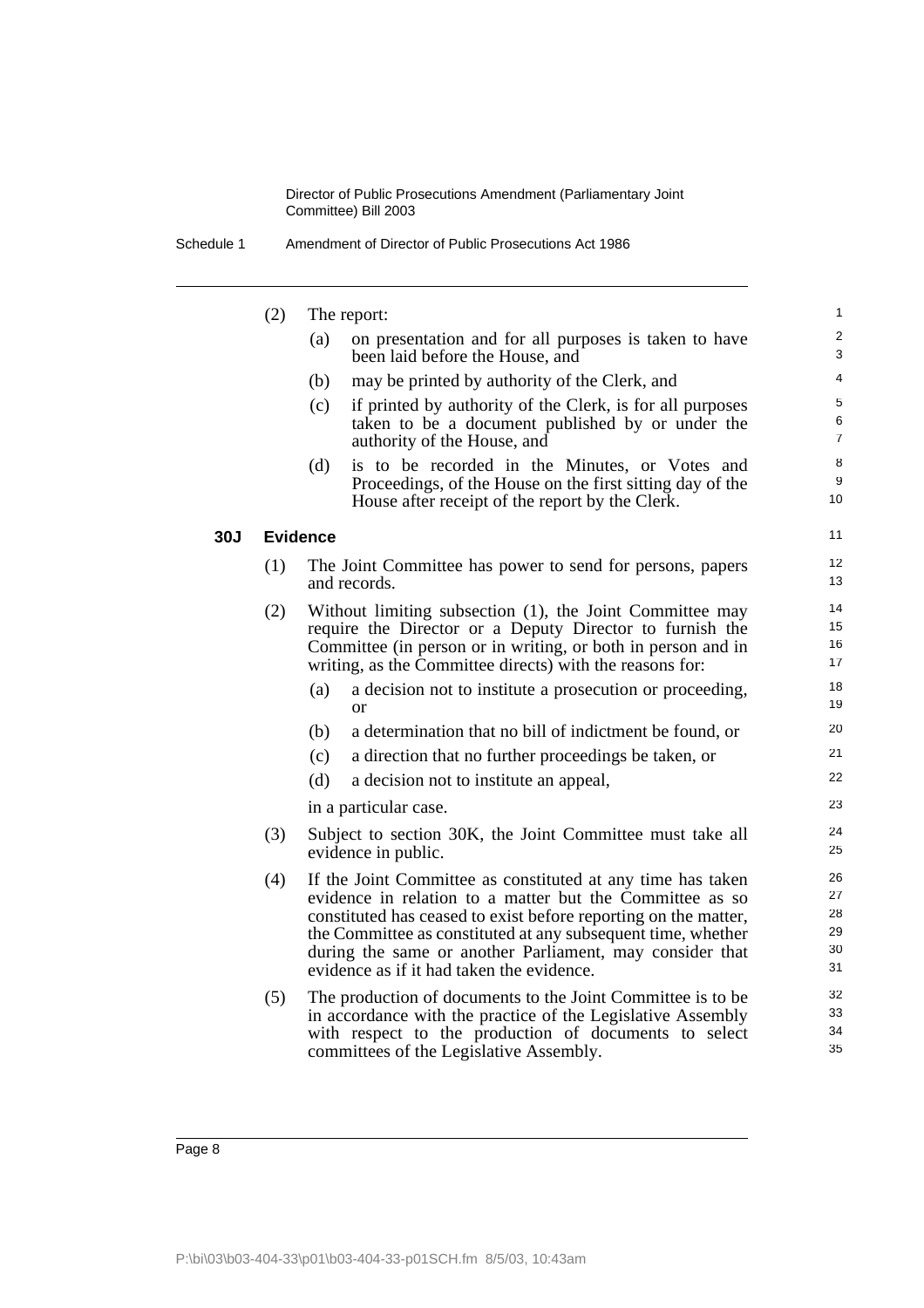Amendment of Director of Public Prosecutions Act 1986 Schedule 1

| 30K | <b>Confidentiality</b><br>$\mathbf{1}$ |                                                                                                                                                                                                                                                                                                                                                                                                     |                                                                    |  |  |  |
|-----|----------------------------------------|-----------------------------------------------------------------------------------------------------------------------------------------------------------------------------------------------------------------------------------------------------------------------------------------------------------------------------------------------------------------------------------------------------|--------------------------------------------------------------------|--|--|--|
|     | (1)                                    | If any evidence proposed to be given before, or the whole or<br>a part of a document produced or proposed to be produced to,<br>the Joint Committee relates to a secret or confidential matter,<br>the Committee may, and at the request of the witness giving<br>the evidence or the person producing the document (unless<br>the witness or person is the Director or a Deputy Director)<br>must: | $\overline{\mathbf{c}}$<br>3<br>4<br>5<br>6<br>$\overline{7}$<br>8 |  |  |  |
|     |                                        | (a)<br>take the evidence in private, or                                                                                                                                                                                                                                                                                                                                                             | 9                                                                  |  |  |  |
|     |                                        | (b)<br>direct that the document, or the part of the document, be<br>treated as confidential.                                                                                                                                                                                                                                                                                                        | 10<br>11                                                           |  |  |  |
|     | (2)                                    | If any evidence proposed to be given before, or the whole or<br>a part of a document produced or proposed to be produced in<br>evidence to, the Joint Committee relates to the proposed<br>appointment of a person as Director, the Committee must<br>(despite any other provision of this section):                                                                                                | 12<br>13<br>14<br>15<br>16                                         |  |  |  |
|     |                                        | take the evidence in private, or<br>(a)                                                                                                                                                                                                                                                                                                                                                             | 17                                                                 |  |  |  |
|     |                                        | (b)<br>direct that the document, or the part of the document, be<br>treated as confidential.                                                                                                                                                                                                                                                                                                        | 18<br>19                                                           |  |  |  |
|     | (3)                                    | If any evidence proposed to be given before, or the whole or<br>a part of a document produced or proposed to be produced in<br>evidence to, the Joint Committee relates to a decision,<br>determination or direction referred to in section 30J (2), the<br>Committee may (if it considers it appropriate in the particular<br>case):                                                               | 20<br>21<br>22<br>23<br>24<br>25                                   |  |  |  |
|     |                                        | (a)<br>take the evidence in private, or                                                                                                                                                                                                                                                                                                                                                             | 26                                                                 |  |  |  |
|     |                                        | (b)<br>direct that the document, or the part of the document, be<br>treated as confidential.                                                                                                                                                                                                                                                                                                        | 27<br>28                                                           |  |  |  |
|     | (4)                                    | Despite any other provision of this section except subsection<br>(10), the Joint Committee must not, and a person (including a<br>member of the Committee) must not, disclose any evidence or<br>the contents of a document or that part of a document to which<br>subsection (2) applies.                                                                                                          | 29<br>30<br>31<br>32<br>33<br>34                                   |  |  |  |
|     |                                        | Maximum penalty: 20 penalty units or imprisonment for 3<br>months, or both.                                                                                                                                                                                                                                                                                                                         | 35                                                                 |  |  |  |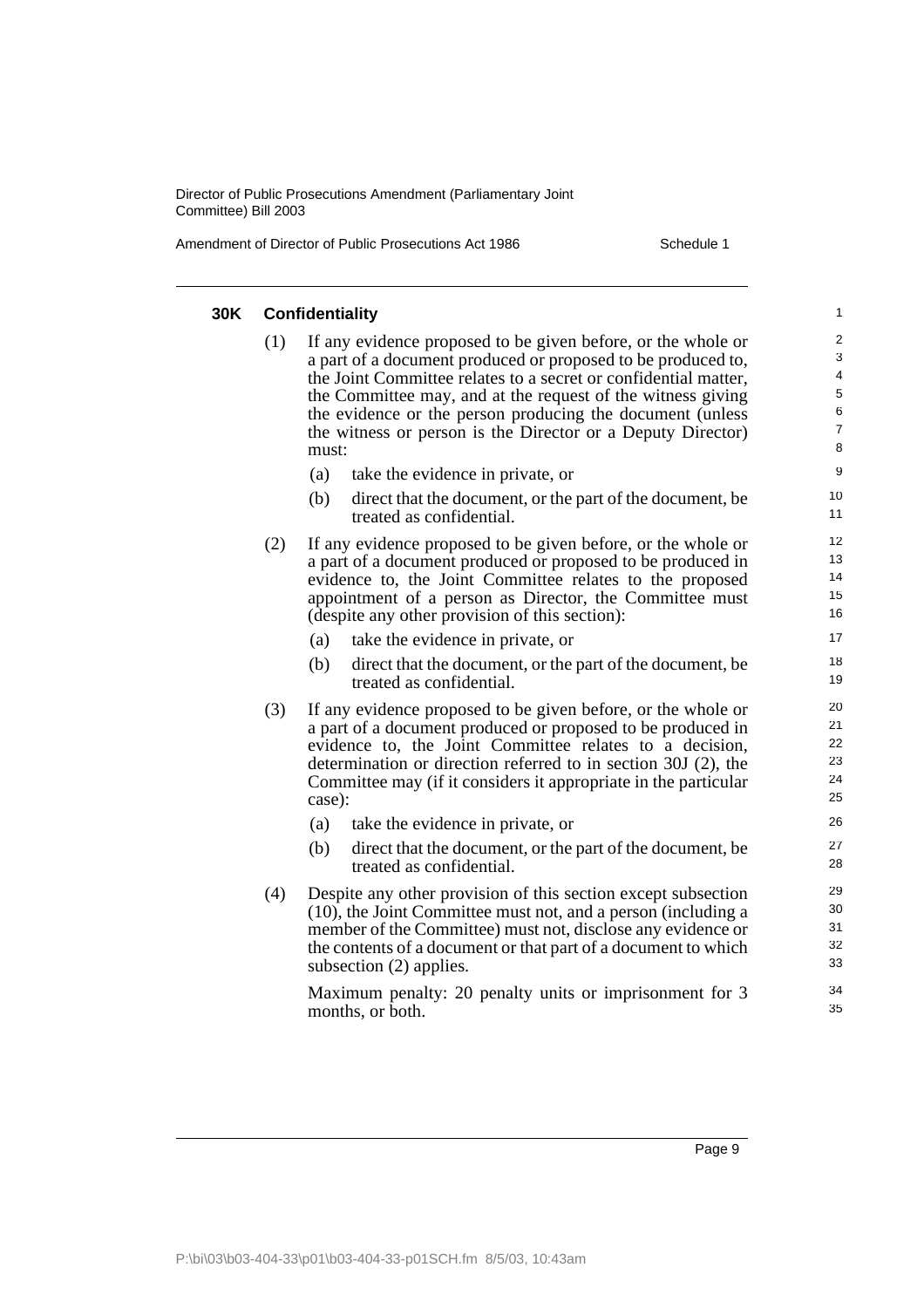Schedule 1 Amendment of Director of Public Prosecutions Act 1986

(5) Despite any other provision of this section except subsection (10), the Joint Committee (including a member of the Committee) must not, and any person assisting the Committee or present during the deliberations of the Committee must not, except in accordance with section 30D (3), disclose whether or not the Joint Committee or any member of the Joint Committee has vetoed, or proposes to veto, the proposed appointment of a person as Director.

Maximum penalty: 20 penalty units or imprisonment for 3 months, or both.

- (6) If a direction under subsection (1) applies to a document or part of a document produced to the Joint Committee:
	- (a) the contents of the document or part are, for the purposes of this section, to be regarded as evidence given by the person producing the document or part and taken by the Committee in private, and
	- (b) the person producing the document or part is, for the purposes of this section, to be regarded as a witness.
- (7) If, at the request of a witness, evidence is taken by the Joint Committee in private:
	- (a) the Committee must not, without the consent in writing of the witness, and
	- (b) a person (including a member of the Committee) must not, without the consent in writing of the witness and the authority of the Committee under subsection (9),

disclose or publish the whole or a part of that evidence.

Maximum penalty: 20 penalty units or imprisonment for 3 months, or both.

(8) If evidence is taken by the Joint Committee in private otherwise than at the request of a witness, a person (including a member of the Committee) must not, without the authority of the Committee under subsection (9), disclose or publish the whole or a part of that evidence.

Maximum penalty: 20 penalty units or imprisonment for 3 months, or both.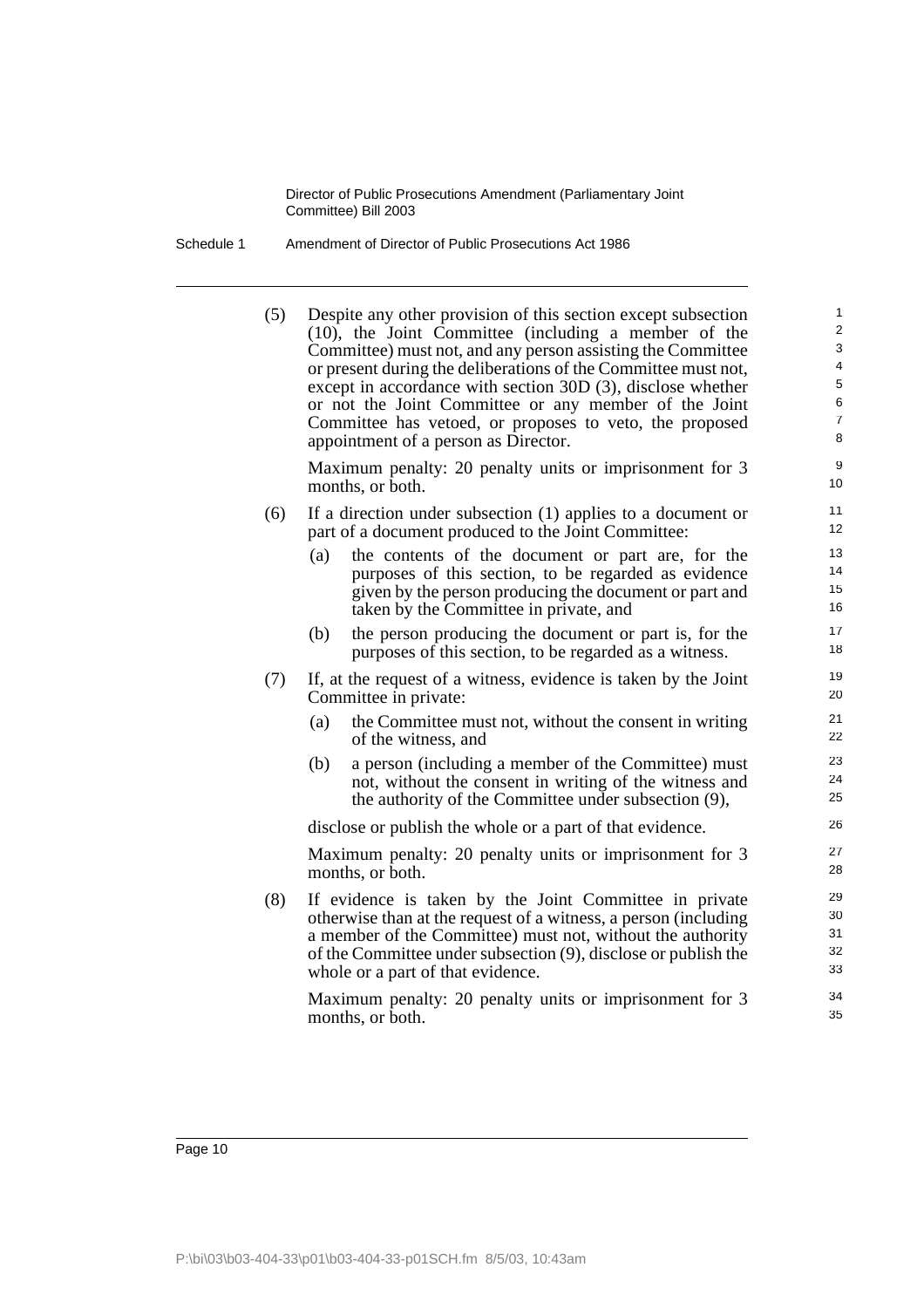Amendment of Director of Public Prosecutions Act 1986 Schedule 1

30L

| (9)  | The Joint Committee may, in its discretion, disclose or<br>publish or, by writing under the hand of the Chairperson,<br>authorise the disclosure or publication of evidence taken in<br>private by the Committee, but this subsection does not operate<br>so as to affect the necessity for the consent of a witness under<br>subsection (7). |                                                                                                                                                                                                                                                       |                            |
|------|-----------------------------------------------------------------------------------------------------------------------------------------------------------------------------------------------------------------------------------------------------------------------------------------------------------------------------------------------|-------------------------------------------------------------------------------------------------------------------------------------------------------------------------------------------------------------------------------------------------------|----------------------------|
| (10) |                                                                                                                                                                                                                                                                                                                                               | Nothing in this section prohibits:                                                                                                                                                                                                                    | $\overline{7}$             |
|      | (a)                                                                                                                                                                                                                                                                                                                                           | the disclosure or publication of evidence that has<br>already been lawfully published, or                                                                                                                                                             | 8<br>9                     |
|      | (b)                                                                                                                                                                                                                                                                                                                                           | the disclosure or publication by a person of a matter of<br>which the person has become aware otherwise than by<br>reason, directly or indirectly, of the giving of evidence<br>before the Joint Committee.                                           | 10<br>11<br>12<br>13       |
| (11) |                                                                                                                                                                                                                                                                                                                                               | This section has effect despite section 4 of the <i>Parliamentary</i><br>Papers (Supplementary Provisions) Act 1975.                                                                                                                                  | 14<br>15                   |
| (12) |                                                                                                                                                                                                                                                                                                                                               | If evidence taken by the Joint Committee in private is<br>disclosed or published in accordance with this section:                                                                                                                                     | 16<br>17                   |
|      | (a)                                                                                                                                                                                                                                                                                                                                           | sections 5 and 6 of the Parliamentary Papers<br>(Supplementary Provisions) Act 1975 apply to and in<br>relation to the disclosure or publication as if it were a<br>publication of that evidence under the authority of<br>section 4 of that Act, and | 18<br>19<br>20<br>21<br>22 |
|      | (b)                                                                                                                                                                                                                                                                                                                                           | Division 5 of Part 3 of, and Schedule 2 to, the<br>Defamation Act 1974 apply to and in relation to that<br>evidence as if it were taken by the Committee in public.                                                                                   | 23<br>24<br>25             |
|      |                                                                                                                                                                                                                                                                                                                                               | <b>Application of certain Acts</b>                                                                                                                                                                                                                    | 26                         |
|      |                                                                                                                                                                                                                                                                                                                                               | For the purposes of the <i>Parliamentary Evidence Act 1901</i> and<br>the Parliamentary Papers (Supplementary Provisions) Act<br>1975 and for any other purposes:                                                                                     | 27<br>28<br>29             |
|      | (a)                                                                                                                                                                                                                                                                                                                                           | the Joint Committee is to be regarded as a joint<br>committee of the Legislative Council and Legislative<br>Assembly, and                                                                                                                             | 30<br>31<br>32             |
|      | (b)                                                                                                                                                                                                                                                                                                                                           | the proposal for the appointment of the Joint Committee<br>is to be regarded as having originated in the Legislative<br>Assembly.                                                                                                                     | 33<br>34<br>35             |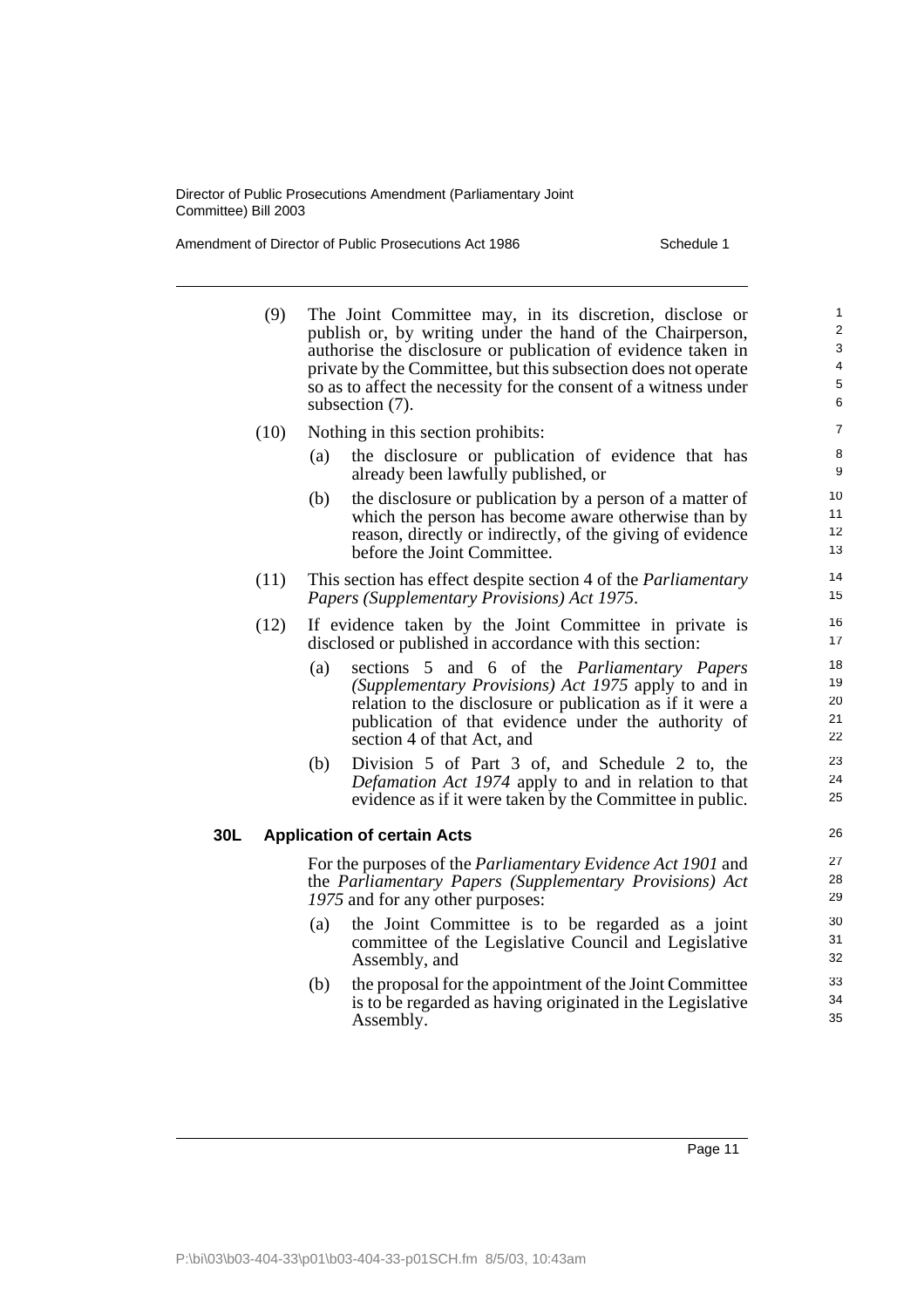Schedule 1 Amendment of Director of Public Prosecutions Act 1986

|     | 30M |                    | Validity of certain acts or proceedings                                                                                                                                                                                                  | 1                                 |
|-----|-----|--------------------|------------------------------------------------------------------------------------------------------------------------------------------------------------------------------------------------------------------------------------------|-----------------------------------|
|     |     |                    | Any act or proceeding of the Joint Committee is, even though<br>at the time when the act or proceeding was done, taken or<br>commenced there was:                                                                                        | $\overline{\mathbf{c}}$<br>3<br>4 |
|     |     |                    | a vacancy in the office of a member of the Committee,<br>(a)<br><sub>or</sub>                                                                                                                                                            | 5<br>6                            |
|     |     |                    | (b)<br>any defect in the appointment, or any disqualification,<br>of a member of the Committee,                                                                                                                                          | 7<br>8                            |
|     |     |                    | as valid as if the vacancy, defect or disqualification did not<br>exist and the Committee were fully and properly constituted.                                                                                                           | 9<br>10                           |
| [5] |     | <b>Section 35A</b> |                                                                                                                                                                                                                                          | 11                                |
|     |     |                    | Insert after section 35:                                                                                                                                                                                                                 | 12                                |
|     | 35A |                    | Nature of proceedings for offences                                                                                                                                                                                                       | 13                                |
|     |     | (1)                | Proceedings for an offence under this Act or the regulations<br>may be dealt with:                                                                                                                                                       | 14<br>15                          |
|     |     |                    | summarily before a Local Court, or<br>(a)                                                                                                                                                                                                | 16                                |
|     |     |                    | (b)<br>summarily before the Supreme Court in its summary<br>jurisdiction.                                                                                                                                                                | 17<br>18                          |
|     |     | (2)                | If proceedings are brought in a Local Court, the maximum<br>monetary penalty that the Local Court may impose for the<br>offence is 100 penalty units, despite any higher maximum<br>monetary penalty provided in respect of the offence. | 19<br>20<br>21<br>22              |
| [6] |     |                    | <b>Schedule 1 Provisions relating to Senior Officers</b>                                                                                                                                                                                 | 23                                |
|     |     |                    | Insert after clause 3:                                                                                                                                                                                                                   | 24                                |
|     | 3A  |                    | <b>Term of office</b>                                                                                                                                                                                                                    | 25                                |
|     |     | (1)                | The Director is to be appointed for a term of 7 years and is not<br>eligible for re-appointment, including re-appointment after<br>the end of that term.                                                                                 | 26<br>27<br>28                    |
|     |     | (2)                | Subclause (1) does not apply to the person who is Director<br>when this clause commences.                                                                                                                                                | 29<br>30                          |

J.

J.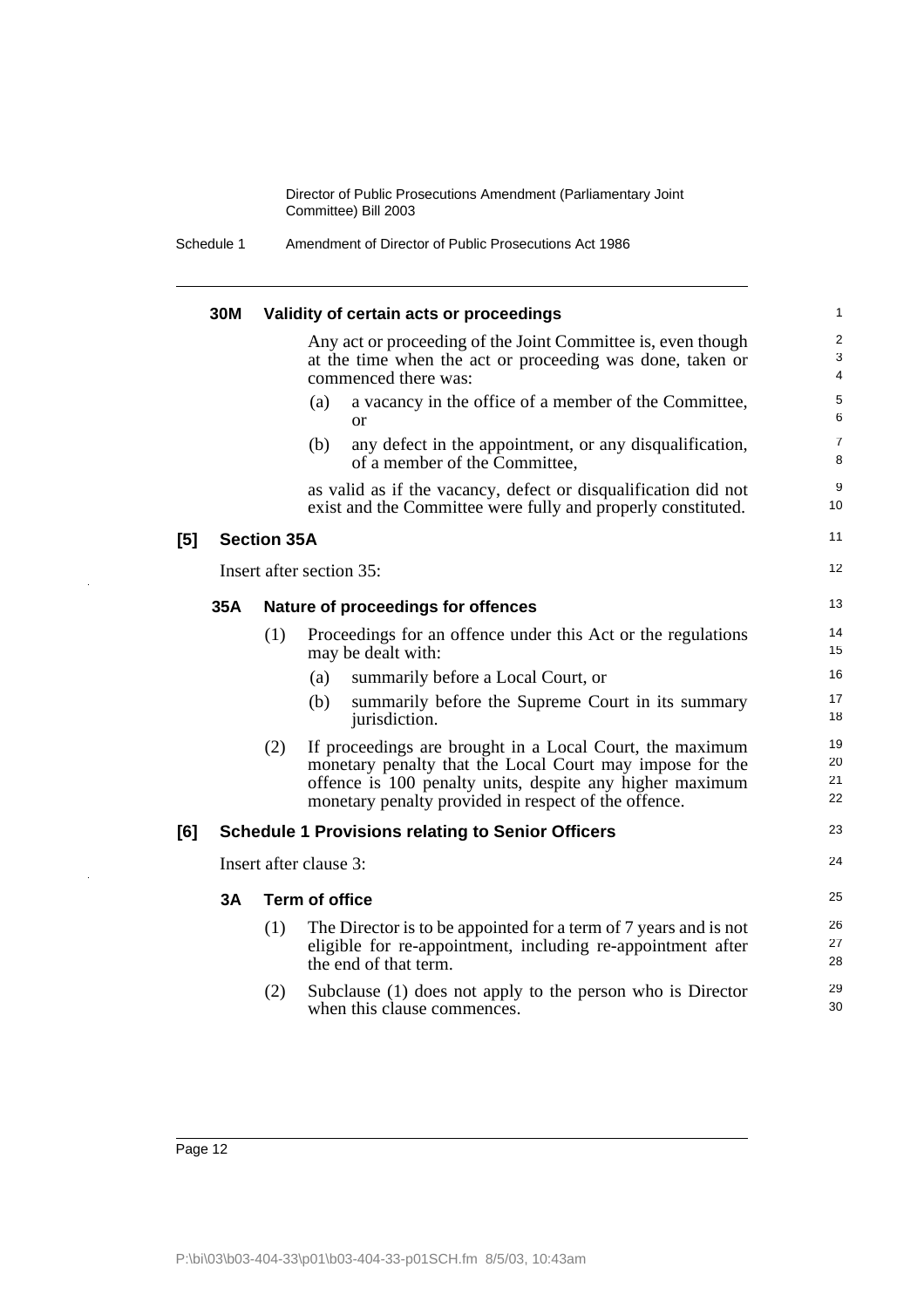Amendment of Director of Public Prosecutions Act 1986 Schedule 1

J,

| [7] | <b>Schedule 1</b>               |                                                                     |                             |
|-----|---------------------------------|---------------------------------------------------------------------|-----------------------------|
|     | Insert after clause $4(1)(a)$ : |                                                                     | 2                           |
|     | (al)                            | in the case of the Director—completes his or her term<br>of office. | -3<br>$\boldsymbol{\Delta}$ |